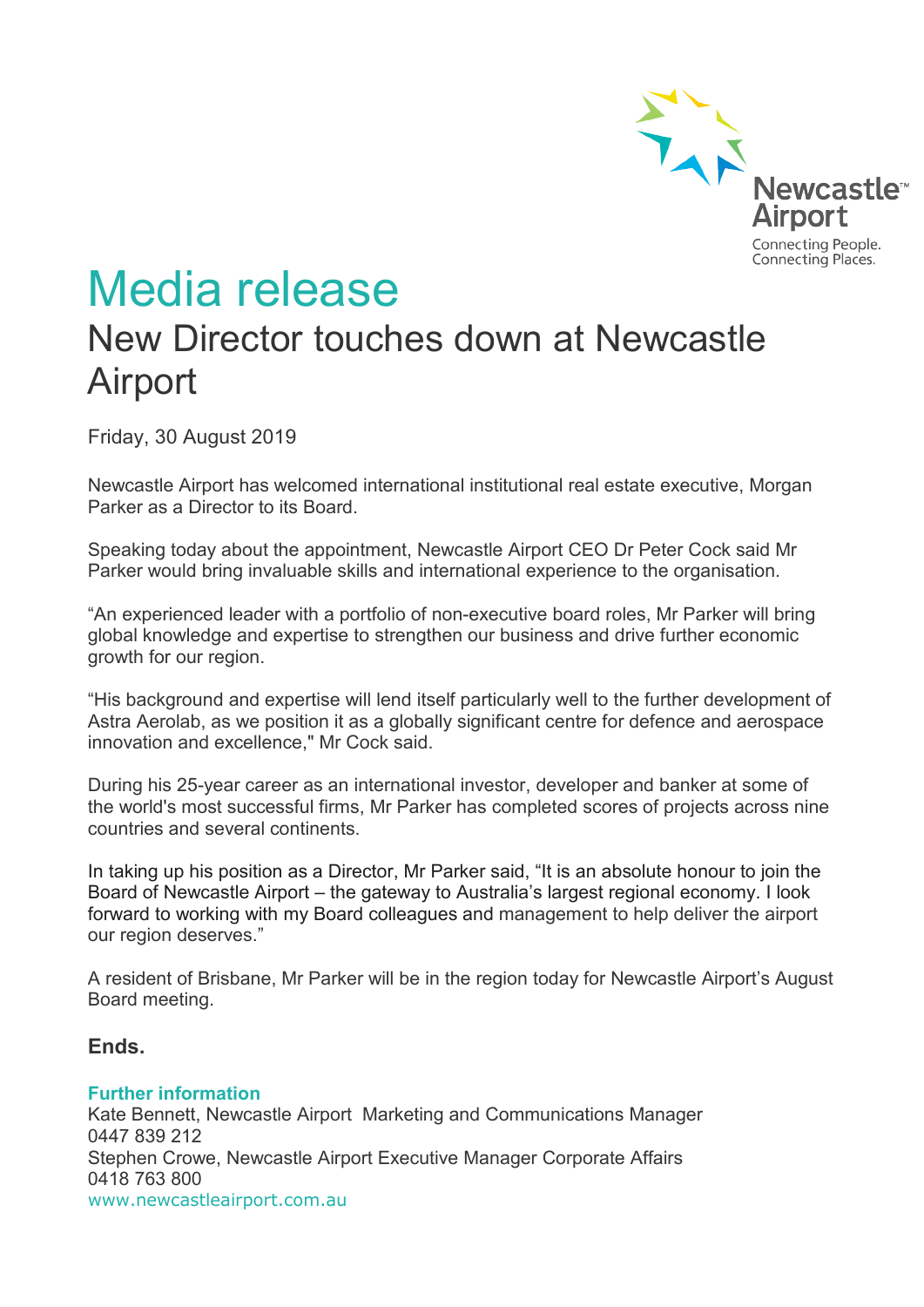### Notes for the Editor:

Newcastle Airport <https://www.newcastleairport.com.au/>

Newcastle Airport Facebook Page: <https://www.facebook.com/ntlairport/>

Newcastle Airport Twitter Feed: <https://twitter.com/NTLairport>

Newcastle Airport Master Plan: <https://www.newcastleairport.com.au/corporate/about/masterplan>

Astra Aerolab <https://astraaerolab.com.au/>

#### More information *Morgan Parker*

Morgan has enjoyed a 25-year career as an international institutional real estate investor, developer and banker at some of the world's most successful firms.

He maintains a portfolio of non-executive board roles, including:

- > Director at Newcastle Airport the gateway to Australia's largest regional economy.
- > Director of ASX-listed Garda Capital Group a real estate investment and funds management company.
- > Director of SunCentral, the government-owned entity developing one of Australia's most innovative projects including a new central business district on Queensland's Sunshine Coast.

Mr Parker also serves on the PMSA board which owns four of Queensland's most prestigious private schools - Brisbane Boys' College, Somerville House, Clayfield College and Sunshine Coast Grammar School. He also acts as an advisory board member of UbiPark - a technology company disrupting the car parking industry with future-defining consumer experiences and asset optimisation.

Beyond real estate, Mr Parker is dedicated to community service in the field of education and as a philanthropic adventurer, motivational speaker, author, television host and executive producer of the National Geographic Channel documentary series "Wheel2Wheel".